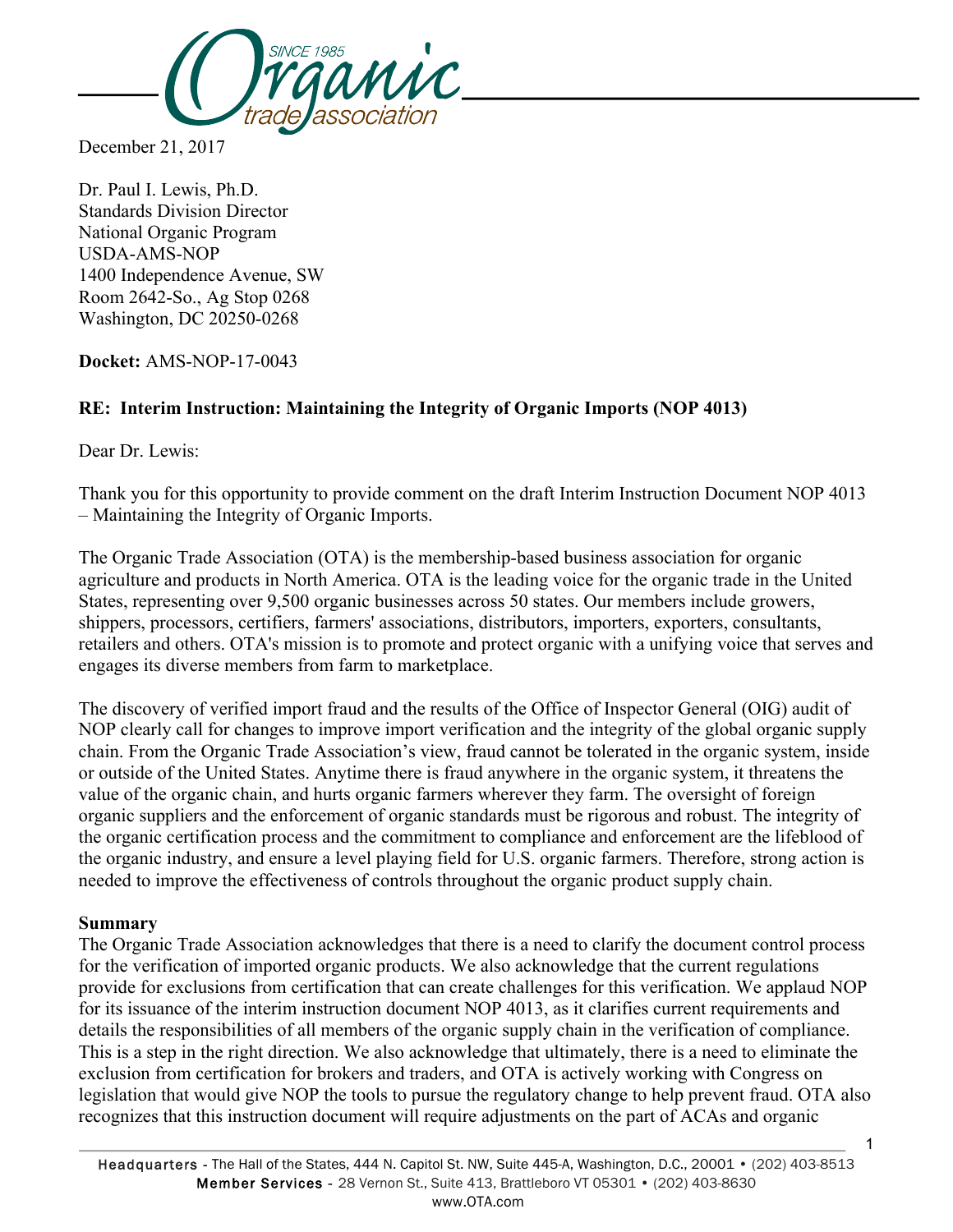

businesses. However, we also believe that the entire organic supply chain has a responsibility in ensuring the integrity of imported organic products, and that this instruction document will not result in an undue burden on organic businesses. We note a lack of detail into NOP's expectations on how the instruction document will be implemented by operations certified under equivalency arrangements or recognition agreements. OTA also requests that NOP clarify its role in responding to instances where the organic integrity of product is suspect and compliance to the organic standards cannot be sufficiently verified. Lastly, OTA has identified that there may be inconsistency in how the exclusion from certification is applied in the case of ports of entry. We encourage NOP to clarify which specific handling activities at U.S. ports require certification and which specific handling activities do not.

### **A Modification to the Organic Regulations is needed**

The Organic Trade Association recognizes the important role instruction and guidance have in strengthening and clarifying the regulations. We also believe that a regulatory modification to limit the types of operations that may be excluded from certification is imperative. Accordingly, OTA has been pursuing legislative changes for the next Farm Bill to give NOP the tools it needs to prevent fraud.

On September 28, 2017, Representative John Faso (R-NY) introduced the Organic Farmer and Consumer Protection Act (OFCPA), which would make significant strides to improve the oversight of global organic trade, create a level playing field for American organic farmers, and establish a better system to ensure the integrity of organic.

OFCPA provides support and necessary funding for NOP to keep pace with industry growth and to carry out compliance and enforcement actions in the U.S. and abroad. It strengthens the emphasis on the NOP's authority and capacity to conduct investigations to keep organic markets strong; it invests in technology and access to data to improve tracking of international organic trade; and it helps provide the necessary information to ensure a transparent marketplace.

As it specifically relates to exclusions from certification, the language in the marker bill reads:

MODIFICATION OF REGULATIONS ON EXCLUSIONS FROM CERTIFICATION. – Not later than 1 year after the date of the enactment of this Act, the Secretary of Agriculture shall issue regulations to limit the type of operations that are excluded from certification under section 205.101 of title 7 Code of Federal Regulations, and any other corresponding sections.

We are highlighting this legislative action in our comments because of the important intersection it has with NOP 4013 and the need for USDA to close regulatory loopholes by mandating that uncertified entities, such as ports, brokers, importers and online auctions, become certified.

#### **Impacts to the Organic Industry**

Media reports of fraudulent activity in imported products has already pushed the organic industry towards heightened scrutiny of the supply chain. As U.S.-based organic companies implement their own measures to preserve organic integrity, some simple adjustments have proven to be successful in curbing the potential for fraudulent activity. For example, some operations require that all documentation accompanying an organic load identify that particular shipment as "organic." This helps to prevent accidental contamination and comingling, and makes it somewhat more difficult to falsify records. Taking stock of the current state of document control and supply chain integrity provides insight into how NOP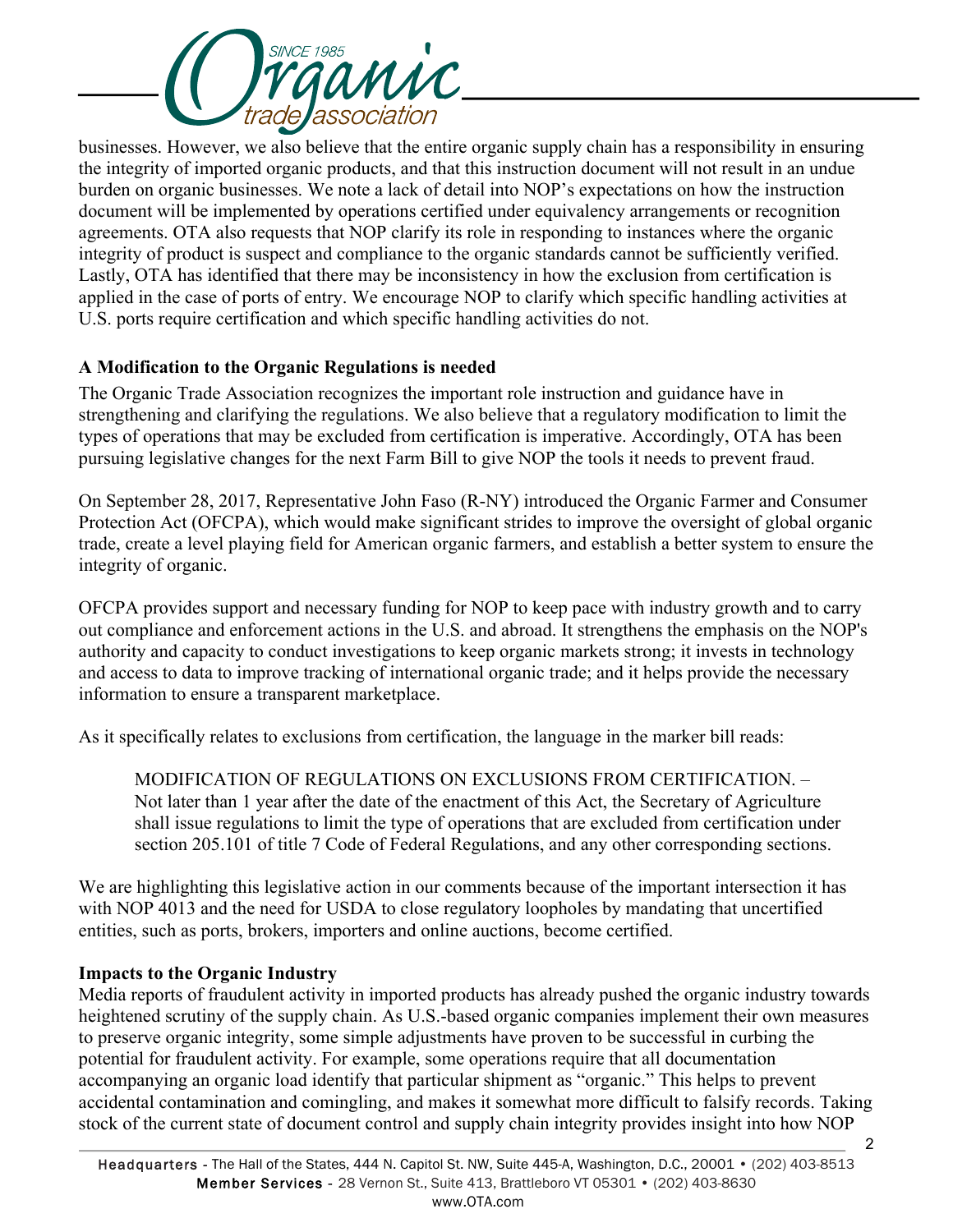

4013 will affect the burden on organic operations.

This instruction document helps to clarify and reinforce the requirements for organic operations and acknowledge the process for Accredited Certifying Agents (ACAs) to verify compliance with the current organic standards. This clarification is welcomed by the industry, which relies on consumer confidence in the integrity of the organic seal for its continued success in the marketplace. Specifically, NOP 4013:

- o Clarifies that the burden is on the importer of organic products to demonstrate that the imports are in compliance with the regulations.
- o Stresses the importance of a comprehensive Organic System Plan that addresses specific contamination and comingling concerns related to imports.
- o Identifies examples of additional documents that ACAs can request as part of audits and inspections, and it clarifies that an organic certificate alone is not enough to demonstrate compliance.

OTA recognizes that NOP 4013 does not significantly change the current organic requirements, but we acknowledge that by detailing the current organic standards in an instruction document directed at imported product, there will be increased consistency among ACAs in their verification process and increased scrutiny by certified businesses of their supply chains. We also recognize that the documents listed in NOP 4013 under the "Audit Trail Records" section may not always be applicable in every situation. However, it is helpful, for both ACAs and certified businesses, to provide a comprehensive list of records that may be critical in verifying compliance of imported organic product.

Lastly, OTA acknowledges that implementation of NOP 4013 will likely require brokers and traders to reveal names of their suppliers, which may impact the current level of supplier confidentially in the supply chain. While OTA understands the business advantage to maintaining confidential sources of product, we believe that fraud in the industry poses a far greater risk to the success of the organic marketplace, and acknowledge that a trade-off must be made to ensure continued consumer trust in the label. We also believe that implementation of NOP 4013 may push some handlers excluded from certification, like brokers and traders, to choose voluntary certification and eliminate some of the gap in oversight of the organic supply chain.

#### **International Certification**

Imported organic products can originate from operations certified under direct oversight by a USDA accredited ACA, from operations certified by ACAs accredited by a foreign entity under a recognition agreement (e.g. India), or from operations certified under an equivalency arrangement (e.g. European Union). It is not clear, however, how NOP intends to ensure dissemination and implementation of this instruction document for the certification of imported organic products originating from a country that operates under either a recognition agreement or equivalency arrangement since no such list of those operations exists within the NOP Organic Integrity Database or otherwise. We suggest NOP include a new section that describes how this instruction document should be implemented for the certification of products from countries under recognition agreements and equivalency arrangements. Further, we suggest NOP requests a list of all certified operations from recognition agreement and equivalency partners to disseminate this instruction document to those operations and/or share the final instruction document back to those partners for distribution to certified operations under partners' purview should contact information not be provided.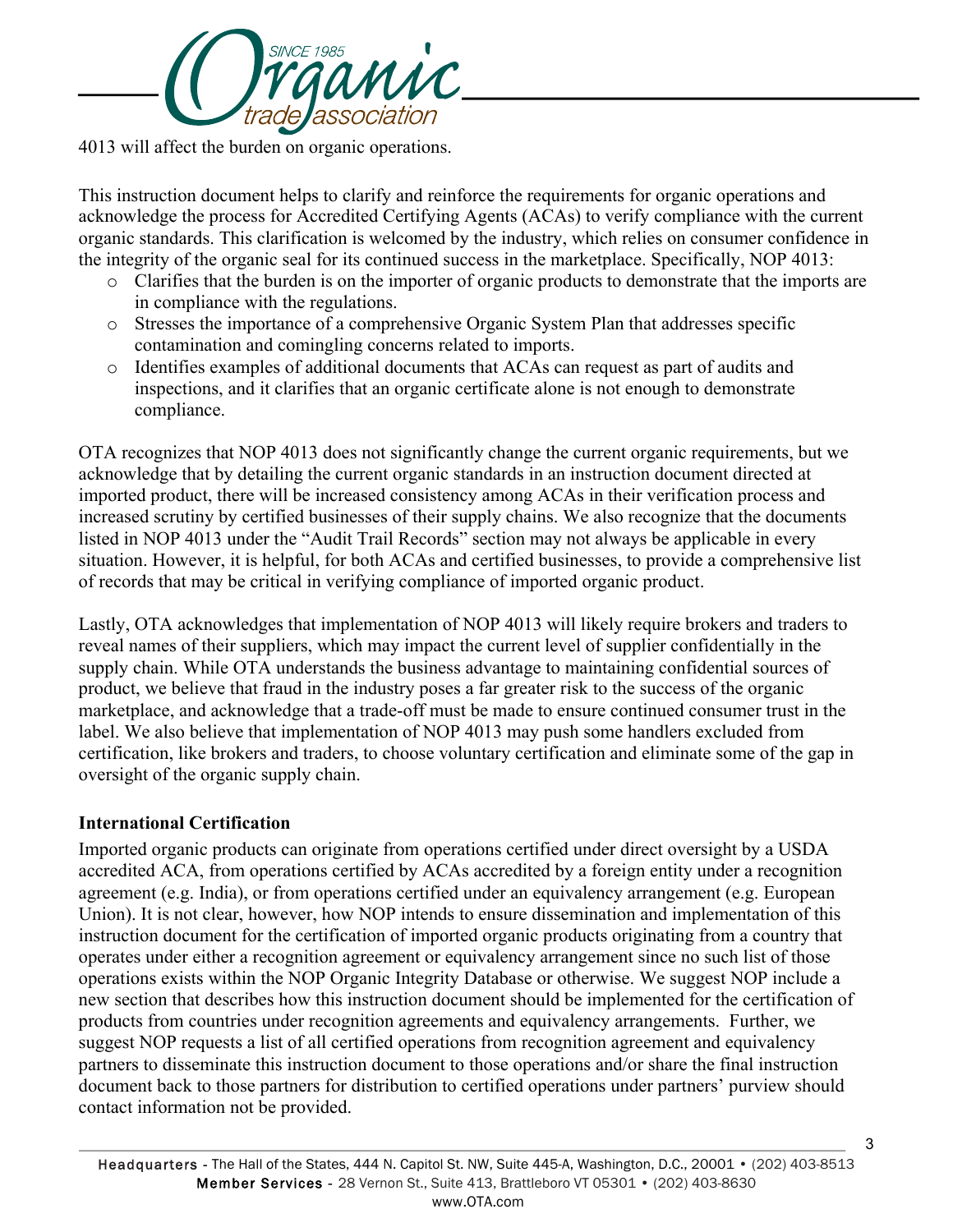

USDA maintains the Organic Integrity Database, so real-time certification status of specific businesses can be confirmed quickly and efficiently. OTA is not aware of comparable databases for operations certified through recognition agreements or equivalency arrangements. Without these technology investments, real-time confirmation of a business' certification status could create a challenge to importers working with trade partners under recognitions or equivalency.

## **USDA's Responsibility to Respond to Detected Fraud**

OTA notes that while this instruction document provides more clarity to the responsibilities of certified operations and ACAs in verifying compliance of imported organic products, it does not detail roles and responsibilities of businesses, ACAs, and NOP in responding to situations where the organic integrity of product is suspect and compliance to the organic standards cannot be sufficiently verified. With the exception of cases where prohibited substances or ionizing radiation were used on organic product, the instruction document is silent on how and when suspect products should be diverted from the organic marketplace.

- What are NOP's expectations of ACAs and organic businesses to report instances when compliance could not be verified and fraud is detected?
- How will NOP respond when organic compliance cannot be verified but there is insufficient evidence to confirm fraudulent activity?
- Under what circumstances will NOP allow ACAs to hold shipments from entering the organic market pending further residue testing, document review, or other necessary compliance related verification action?
- Under what circumstances will NOP require that a shipment be diverted from the organic marketplace?

OTA believes that the organic industry needs an assurance that organic products that do not meet the basic documentation requirements included in this instruction document are diverted from the organic marketplace. It is also critical that once a product is diverted from the organic marketplace because it cannot be verified to meet the organic requirements, it remain diverted. We encourage NOP to describe how information sharing can occur between ACAs and organic businesses to ensure diversion of fraudulently produced products is effective and permanent. Detailing the proper response to cases when compliance with the organic standards cannot be verified and fraud is suspected is essential to consistent application of the organic production requirements and continued confidence in the organic label.

# **Interaction with NOP 5031 – Certification Requirements for Handling Unpackaged Organic Products.**

NOP 4013 reinforces instruction document NOP 5031, which clarified that when an exempt or excluded handler is used for brokerage or transportation, the burden is on the certified entity purchasing the product for complete chain of custody documentation. OTA supports this clarification and believes that the entire supply chain plays a role in ensuring organic product integrity. NOP 5031 also clarified that any operation splitting or combining loads or otherwise handling product other than for transport must be certified. Since all imported product must pass through a U.S. port of entry, it is important that organic stakeholders clearly understand which port activities must be certified and which fall under the current exclusion from certification.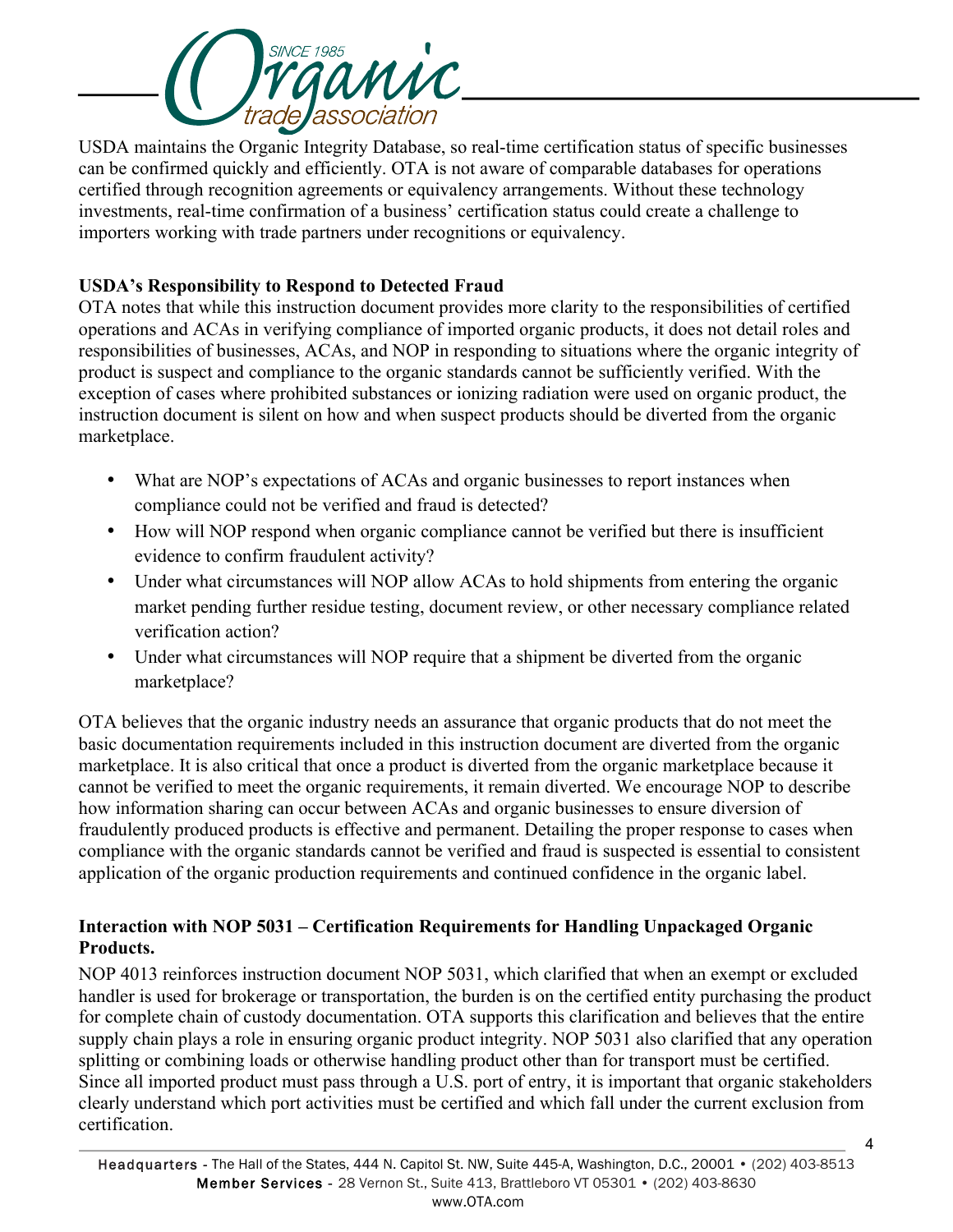

It is OTA's understanding that under the current regulations, a port of entry which is trans-loading sealed containers of organic product from ships to rail or freight and never removes product from those sealed containers is not required to be certified. However, we also understand that a port which trans-loads product from a bulk ship to another container, rail car, or storage bin must be certified under the current organic requirements. It is not apparent that this understanding is consistent among organic businesses and ACAs. We encourage NOP to consider including these two specific examples in its final draft of this instruction document. Ensuring that the exemption from certification is consistently applied at various ports will go a long way in ensuring the integrity of organic imports.

## **OTA's Global Organic Supply Chain Integrity Task Force**

Compromised supply chains due to fraud can erode consumer trust in the integrity of the organic brand. Strong action is needed to improve the effectiveness of controls throughout the organic product supply chain. In addition to the number of steps currently being taken to strengthen NOP oversight of imported organic products, further actions include oversight and training of ACAs, improved collaboration with other agencies to better oversee organic products at U.S. Ports of Entry and increased communications with regards to enforcement activities including suspensions, revocations, and fraudulent certificates. The Organic Trade Association is pleased to see the actions being taken by USDA and other agencies --such efforts must continue.

The Organic Trade Association's position is that everyone has a role in organic fraud prevention. In addition to the steps that USDA is taking, it is critical that distributors, traders and holders of organic brands have systems and measures in place that adequately support the promise of providing organic food that people can trust. For this reason, we have convened a task force that is developing a best practices guide that will provide businesses engaged in the organic trade with a risk-based approach for developing and implementing a written organic fraud prevention plan to assure the authenticity of organic products by minimizing vulnerability to organic fraud and mitigating the consequences of occurrence. The Guide's recommended practices are intended to establish an industry standard for businesses to create continuously improving internal programs and processes for achieving organic integrity throughout their associated supply chains. In addition to presenting a systematic approach to developing a written organic fraud prevention plan, the task force is developing an alert system procedure concerning what to do when you suspect or detect fraud along with detailed information on how to effectively file an actionable complaint to an ACA or to NOP.

The work of the task force and the commitment on behalf of the organic industry to implement best practices for preventing organic fraud will go a long way. Guidance and instruction are also very helpful, and we are working to incorporate all applicable information into our Best Practices Guide. However, AMS' work to strengthen the oversight of imports and deepen the rigor of oversight across the supply chain through rulemaking will be essential in supporting the efforts made by both the ACAs and the private sector.

#### **Conclusion**

The Organic Trade Association supports NOP's work to provide clarification and support to ACAs and the organic industry as it works towards ensuring the integrity of organic imports. We recognize that current exclusions from certification provide challenges to ensuring the integrity of supply chains, and we believe that legislation and rulemaking to eliminate those exclusions will significantly help prevent the